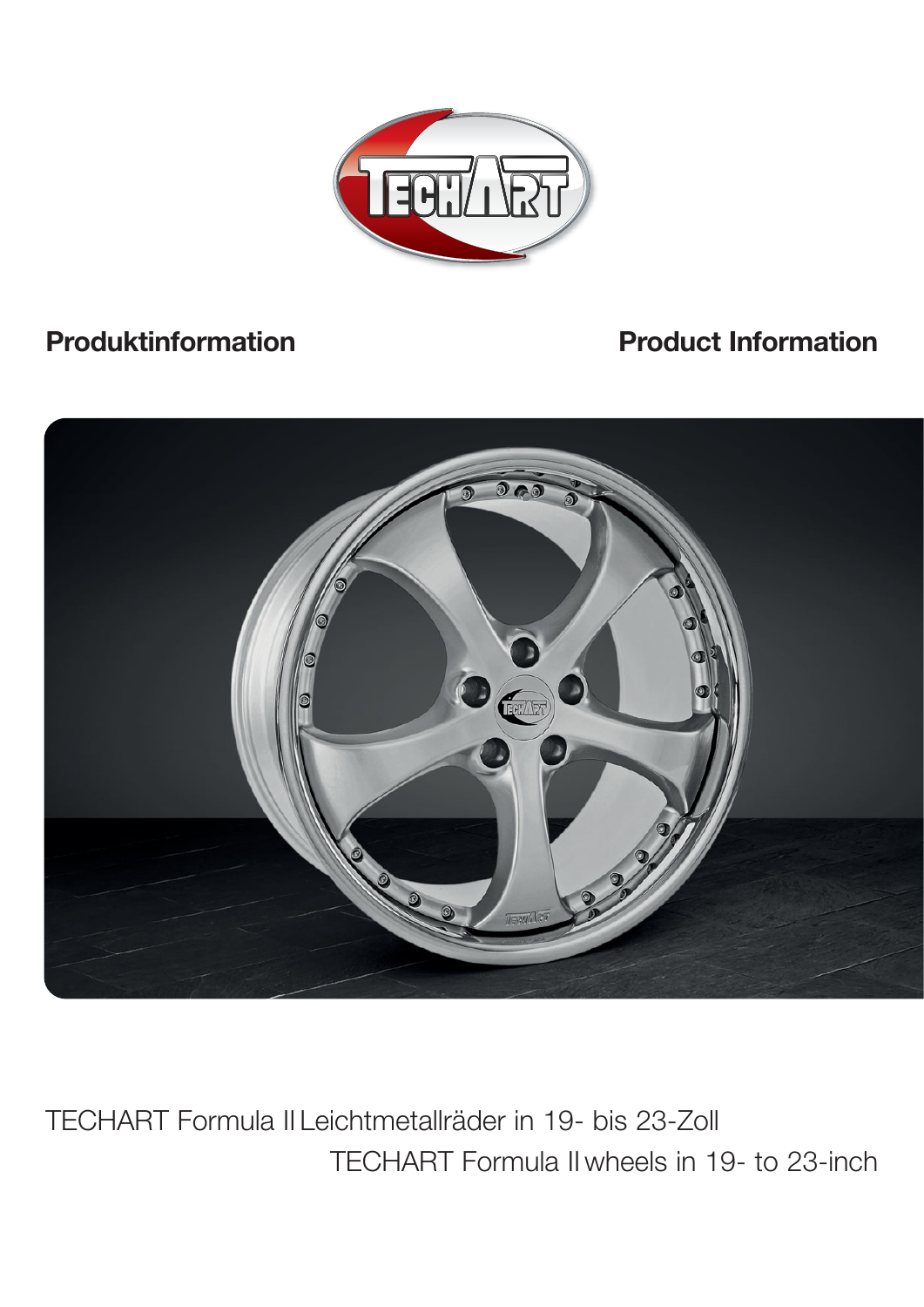#### **360° Individualität | 360° of individuality**

Original TECHART Räder verkörpern konsequentes Design und einzigartigen Stil. Für welches der drei Raddesigns Sie sich auch entscheiden − Formula, Formula II oder Formula III forged − ist neben den attraktiven Standard-Farbvarianten die individuelle farbliche Abstimmung auf Ihr Fahrzeug möglich.

Das klassische **TECHART Formula** 5-Speichen Leichtmetallrad ist je nach Fahrzeugmodell in Größen von 17- bis 23-Zoll erhältlich. Die elegante und fließende Form der Speichen bietet ausreichend Raum für große Öffnungen − für effiziente Wärmeabfuhr und einen ungestörten Blick auf die Bremsanlage.

**TECHART Formula II**. Die sportliche Evolution des Klassikers vereint das geringe Gewicht eines Monoblockrads mit der sportlichen Note zweiteiligen Designs von 19- bis 23-Zoll. Alle TECHART Formula II Räder (außer Formula II GTR) sind mit einem austauschbaren Felgenhorn aus poliertem Edelstahl ausgestattet. Serienmäßig in zweifarbigem Sportdesign: das **TECHART Formula II GTR** Rad mit schwarz glänzendem Felgenstern und Felgenkranz in Farbe Meteorgrau matt.

Bekenntnis zur Sportlichkeit: das **TECHART Formula III forged** Schmiederad in 19- bis 22-Zoll mit fünf dynamisch gestalteten Doppelspeichen. Das besonders geringe Eigengewicht des Schmiederades und die damit verbundene Reduktion ungefederter Massen trägt unmittelbar zur Steigerung der Fahrdynamik bei.

Das 20-Zoll Zentralverschluss-Schmiederad **TECHART Formula Race** verkörpert das perfekte Verhältnis zwischen Steifigkeit, Gewicht und dem markanten TECHART Doppelspeichen-Design. In Zahlen bedeutet das: 10% weniger Gewicht als das TECHART Formula III Schmiederad und beeindruckende 25% Gewichtsvorteil gegenüber einem herkömmlichen Leichtmetall-Gussrad.

Genuine TECHART wheels embody consistent design and inimitable style. No matter which of the three wheel designs you may choose - Formula, Formula II or Formula III forged − besides the attractive standard color variants, all TECHART wheels are available in individually matched custom colors.

The classic five-spoke **TECHART Formula** light alloy wheel is available in 17- to 23-inch size. Its elegant flowing shape incorporates large spaces between the spokes and gives the finishing touch to your Porsche model. This results not only in a clear view of the braking system but also in effective heat dispersal.

**TECHART Formula II**. The sportive evolution of the classic combines the lighter weight of a monoblock wheel and the racy character of a multipart styling, available in dimensions from 19- to 23-inch. All TECHART Formula II wheels (except for Formula II GTR) come with a replaceable polished stainless steel outer rim. Bicolor sport design as standard: the **TECHART Formula II GTR** wheel comes with a wheel star in gloss black and a matt meteor grey rim flange.

A clear statement of sportiness: the **TECHART Formula III forged** light alloy wheel in 19- to 22-inch size with five dynamically shaped twinspokes. The particularly low weight and the significantly reduced unsprung masses directly result in an enhanced driving performance.

The center lock forged wheel **TECHART Formula Race** embodies the ideal combination of rigidity, weight and the inimitable styling of the unique TECHART twin-spoke design. In othe words: 10% less weight compared to the 20-inch TECHART Formula III forged wheel and impressive 25% less weight compared to a conventional light alloy wheel of the same size.



**22-Zoll TECHART Formula II Rad in Shiny Silber 22-inch TECHART Formula II wheel in Shiny Silver**



**TECHART Formula II GTR in schwarz hochglanz und titangrau matt lackiert TECHART Formula II GTR in a high-gloss black color & meteor grey matt**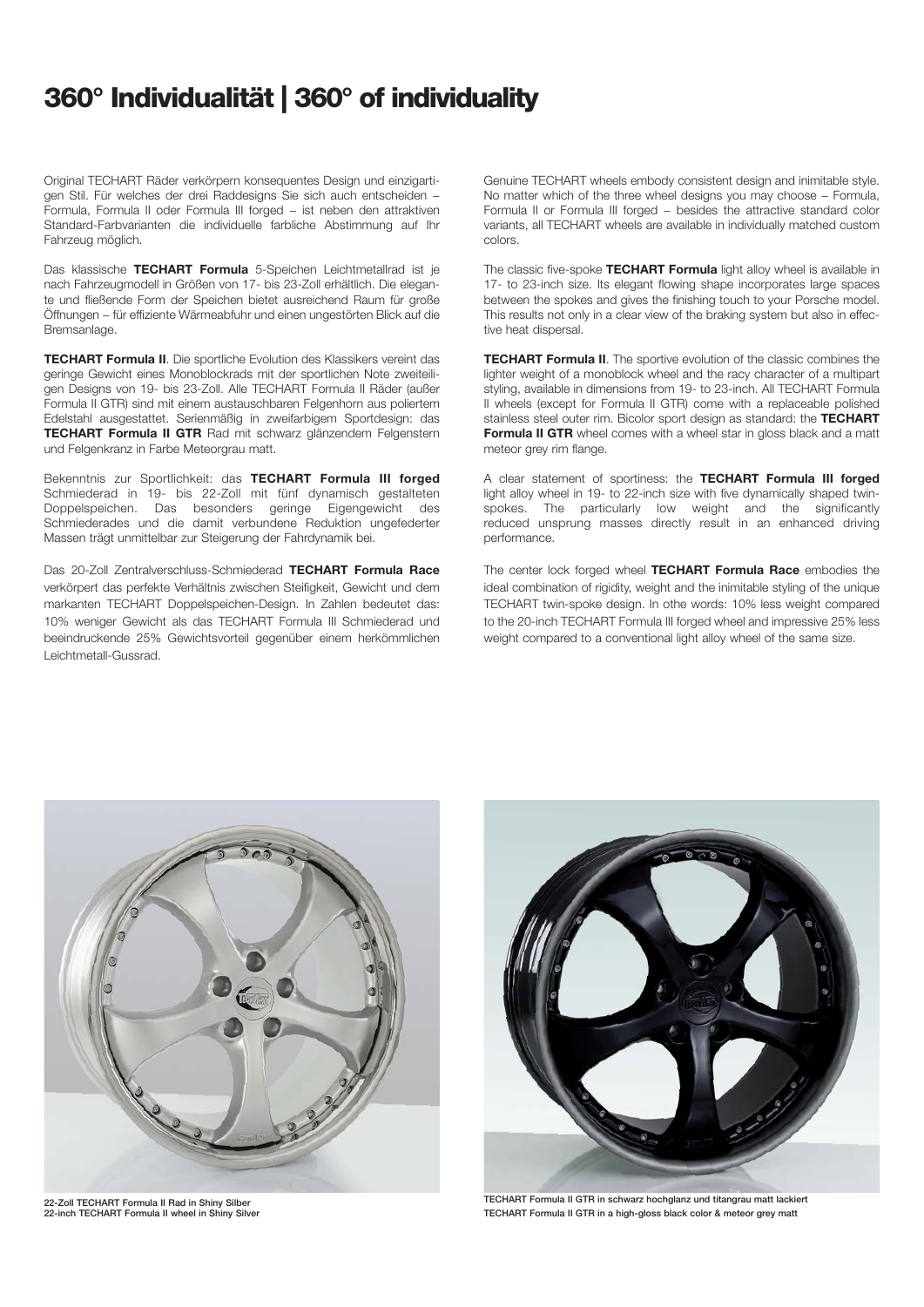

**TECHART Formula II Leichtmetallrad in Mercury TECHART Formula II alloy wheel in Mercury**



**22-Zoll TECHART Formula II Leichtmetallrad in Wagenfarbe 22-inch TECHART Formula II light alloy wheel in body color**



**TECHART Formula II GTS Leichtmetallrad TECHART Formula II GTS light alloy wheel**



**TECHART Formula II GTR Leichtmetallrad TECHART Formula II GTR light alloy wheel**



**Porsche Panamera ausgestattet mit TECHART Aerokit I sowie 22-Zoll TECHART Formula II Rädern in Shiny Silber Porsche Panamera equipped with TECHART Aerokit I and 22-inch TECHART Formula II wheels in Shiny Silver**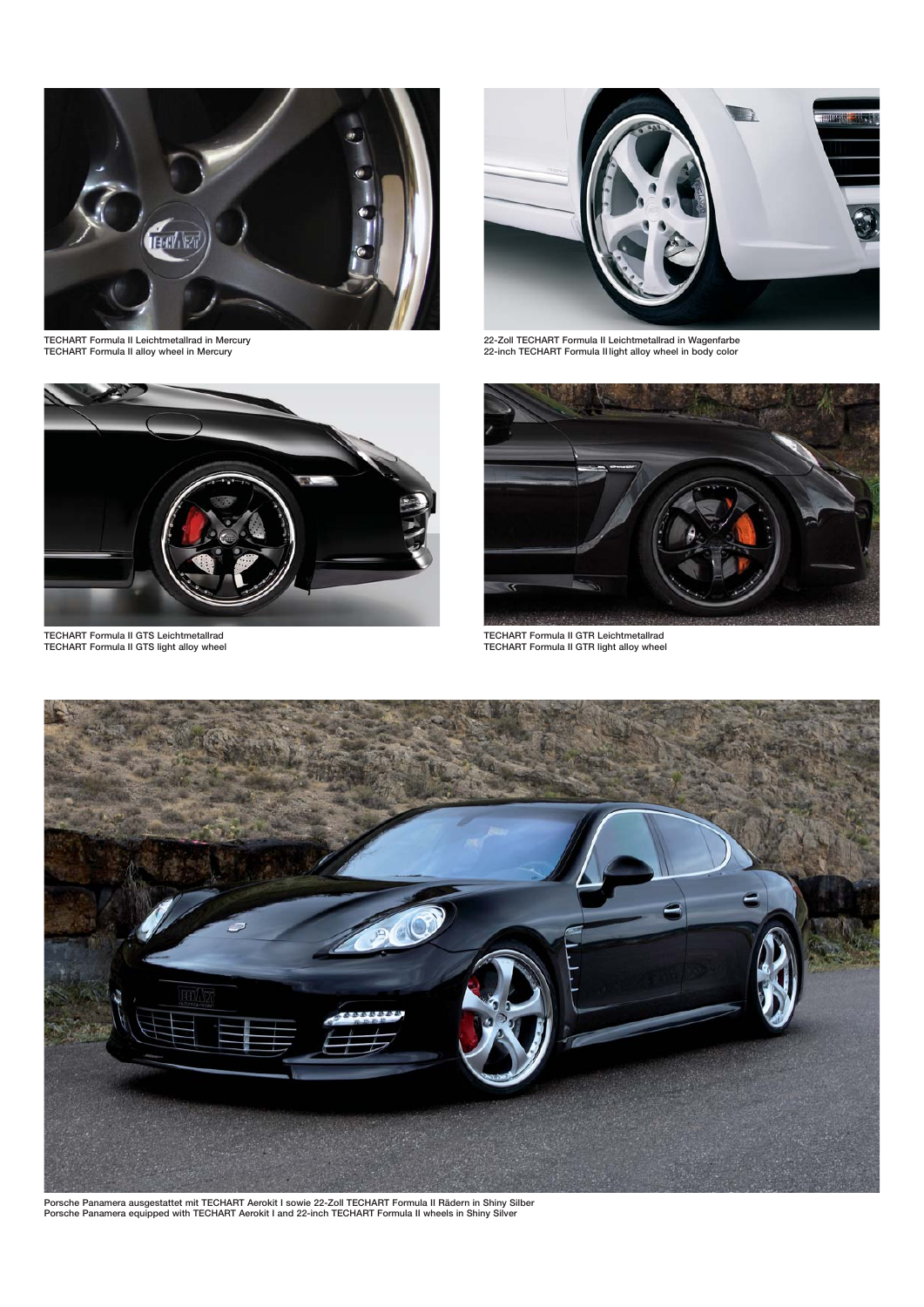### **TECHART Formula II in 19- & 20-Zoll | 19- & 20-inch**

**Bezeichnung Designation** 911 Turbo/GT2 (996) **911 Turbo/GT2 (996)** 11 Turbo/GT2 (997) **911 Turbo/GT2 (997)** 11 GT3 (997) **Boxster** (987) Cayman (987) Boxster (981) Cayman (981) **911 GT3 (997)** Boxster (986) **Cayman (987) Cayman (981) Boxster (986) Boxster (987) Boxster (981) 911 (996) 911 (997) 911 (991)19-Zoll TECHART Formula II 19-inch TECHART Formula II 5-Speichen Monoblock Leichtmetallrad, 5-spoke monoblock light alloy wheel, sportliches mehrteiliges Design, sporty multipart design, Felgenhorn austauschbar replaceable outer rim Shiny Silber Shiny Silver** 0000000000000**Mercury Mercury** 00000 0000 $\blacksquare$ 00000000**GTS (schwarz glänzend) GTS (gloss black)** 00**Individual (ein-/mehrfarbige Individual (single-/multicolor** 00000000000**Lackierung in Wagen- oder Sonderfarbe) paint in body- or individual color) Je nach Fahrzeugmodell sind spezifische Kombinationen von Einpresstiefen an Vorder- und Hinterachse sowie Spurverbreiterungen erhältlich. Depending on your vehicle, specific combinations of wheel offsets at front or rear axle and spacers are available.** Informationen zu den jeweiligen Radspezifikationen und<br>Artikelnummern erhalten Sie in der TECHART Broschüre<br>für Ihr Fahrzeug. Gerne berät Sie Ihr TECHART<br>Vertriebsmitarbeiter individuell – sprechen Sie mit uns. **For more detailed information about the respective wheel specifications, please refer to the TECHART brochure for your model or contact your sales team at TECHART to get individual assistance. 20-Zoll TECHART Formula II 20-inch TECHART Formula II 5-Speichen Monoblock Leichtmetallrad, 5-spoke monoblock light alloy wheel, sportliches mehrteiliges Design, sporty multipart design, Felgenhorn austauschbar replaceable outer rim** 00000000000**Shiny Silber Shiny Silver** 000000**Mercury Mercury** 00000**GTS (schwarz glänzend) GTS (gloss black)** 0000000000000000000000**Individual (ein-/mehrfarbige Individual (single-/multicolor Lackierung in Wagen- oder Sonderfarbe) paint in body- or individual color) Je nach Fahrzeugmodell sind spezifische Kombinationen von Einpresstiefen an Vorder- und Hinterachse sowie Spurverbreiterungen erhältlich. Depending on your vehicle, specific combinations of wheel offsets at front or rear axle and spacers are available.** Informationen zu den jeweiligen Radspezifikationen und<br>Artikelnummern erhalten Sie in der TECHART Broschüre<br>für Ihr Fahrzeug. Gerne berät Sie Ihr TECHART<br>Vertriebsmitarbeiter individuell – sprechen Sie mit uns. **For more detailed information about the respective wheel specifications, please refer to the TECHART brochure for your model or contact your sales team at TECHART to get individual assistance.**

**Originalitätsmerkmal echter TECHART Formula II Räder: der dreidimensionale TECHART Schriftzug Authenticity feature of all genuine TECHART Formula II wheels: the three-dimensional TECHART logotype**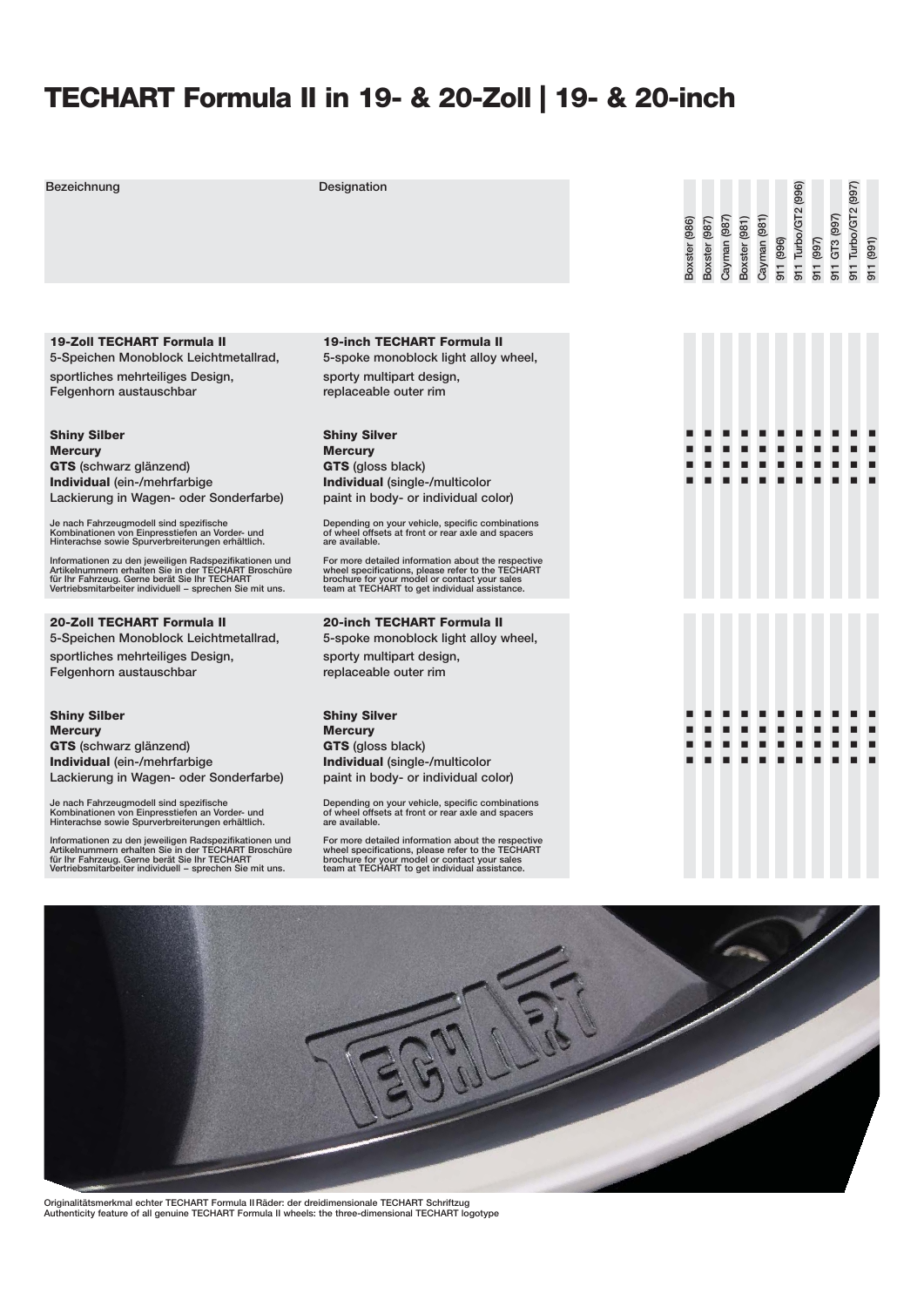### **TECHART Formula II in 22- & 23-Zoll | 22- & 23-inch**



**TECHART Aerokit für den Panamera mit TECHART Formula II Leichtmetallrädern in 22-Zoll TECHART Aerokit for the Panamera with TECHART Formula II light alloy wheels in 22-inch**

**Bezeichnung Designation**



**TECHART für den Porsche 997 ausgestattet mit Formula II GTS in schwarz glänzend TECHART for the Porsche 997 equipped with the Formula II GTS in gloss black** 

**22-Zoll TECHART Formula II 5-Speichen Monoblock Leichtmetallrad, sportliches mehrteiliges Design, Felgenhorn austauschbar**

**Shiny Silber Mercury GTS (schwarz glänzend) Individual (ein-/mehrfarbige Lackierung in Wagen- oder Sonderfarbe)**

**Je nach Fahrzeugmodell sind spezifische Kombinationen von Einpresstiefen an Vorder- und Hinterachse sowie Spurverbreiterungen erhältlich.**

Informationen zu den jeweiligen Radspezifikationen und<br>Artikelnummern erhalten Sie in der TECHART Broschüre<br>für Ihr Fahrzeug. Gerne berät Sie Ihr TECHART<br>Vertriebsmitarbeiter individuell – sprechen Sie mit uns.

**23-Zoll TECHART Formula II 5-Speichen Monoblock Leichtmetallrad,**

**sportliches mehrteiliges Design, Felgenhorn austauschbar**

**Shiny Silber GTS (schwarz glänzend) Individual (ein-/mehrfarbige Lackierung in Wagen- oder Sonderfarbe)**

**Je nach Fahrzeugmodell sind spezifische Kombinationen von Einpresstiefen an Vorder- und Hinterachse sowie Spurverbreiterungen erhältlich.**

**Informationen zu den jeweiligen Radspezifikationen und Artikelnummern erhalten Sie in der TECHART Broschüre für Ihr Fahrzeug. Gerne berät Sie Ihr TECHART Vertriebsmitarbeiter individuell − sprechen Sie mit uns.**

**22-inch TECHART Formula II 5-spoke monoblock light alloy wheel, sporty multipart design, replaceable outer rim**

**Shiny Silver Mercury GTS (gloss black) Individual (single-/multicolor paint in body- or individual color)**

**Depending on your vehicle, specific combinations of wheel offsets at front or rear axle and spacers are available.**

**For more detailed information about the respective wheel specifications, please refer to the TECHART brochure for your model or contact your sales team at TECHART to get individual assistance.**

**23-inch TECHART Formula II**

**5-spoke monoblock light alloy wheel,**

**sporty multipart design, replaceable outer rim**

**Shiny Silver GTS (gloss black)**

**Individual (single-/multicolor paint in body- or individual color)**

**Depending on your vehicle, specific combinations of wheel offsets at front or rear axle and spacers are available.**

**For more detailed information about the respective wheel specifications, please refer to the TECHART brochure for your model or contact your sales team at TECHART to get individual assistance.**

Cayenne (948 + 955) **Cayenne (948 + 955)** Panamera (970) **Panamera (970)** Cayenne (958) **Cayenne (958)**

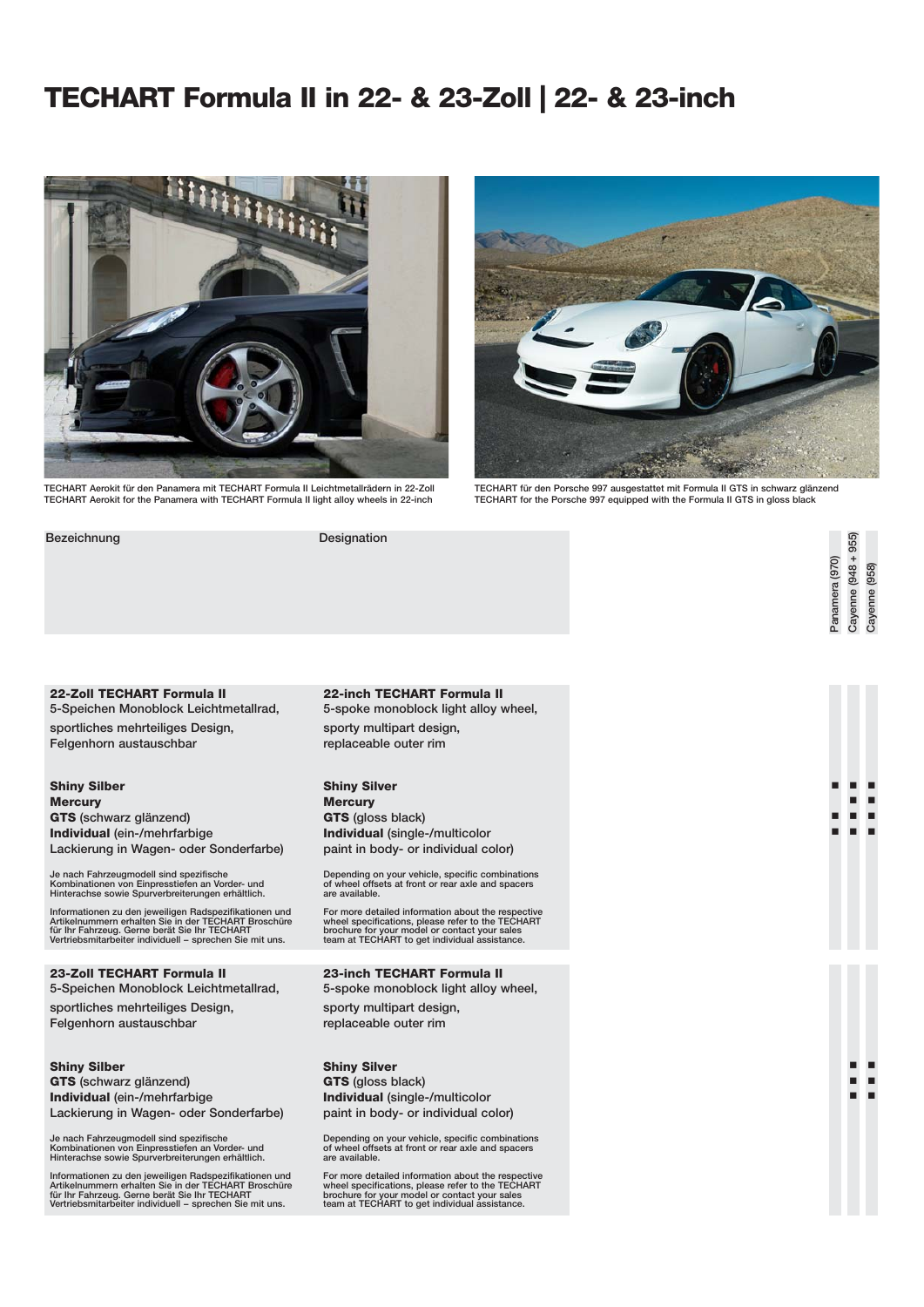# **TECHART Formula II GTR in 19- & 20-Zoll | 19- & 20-inch**

| Bezeichnung                                                                                                                                                                                                                 | Designation                                                                                                                                                                                               | Boxster (986) | Boxster (987) | Cayman (987) | Boxster (981) | Cayman (981) | 911 (996) | 911 Turbo/GT2 (996) |
|-----------------------------------------------------------------------------------------------------------------------------------------------------------------------------------------------------------------------------|-----------------------------------------------------------------------------------------------------------------------------------------------------------------------------------------------------------|---------------|---------------|--------------|---------------|--------------|-----------|---------------------|
|                                                                                                                                                                                                                             |                                                                                                                                                                                                           |               |               |              |               |              |           |                     |
| <b>19-Zoll TECHART Formula II GTR</b><br>5-Speichen Monoblock Leichtmetallrad,                                                                                                                                              | <b>19-inch TECHART Formula II GTR</b><br>5-spoke monoblock light alloy wheel,                                                                                                                             |               |               |              |               |              |           |                     |
| sportliches Design                                                                                                                                                                                                          | sporty design                                                                                                                                                                                             |               |               |              |               |              |           |                     |
| schwarz hochglanz                                                                                                                                                                                                           | high-gloss black                                                                                                                                                                                          |               |               |              |               |              |           |                     |
| mit Felgenkranz in titangrau matt                                                                                                                                                                                           | with wheel rim in meteor grey matt                                                                                                                                                                        |               |               |              |               |              |           |                     |
| Je nach Fahrzeugmodell sind spezifische<br>Kombinationen von Einpresstiefen an Vorder- und<br>Hinterachse sowie Spurverbreiterungen erhältlich.                                                                             | Depending on your vehicle, specific combinations<br>of wheel offsets at front or rear axle and spacers<br>are available.                                                                                  |               |               |              |               |              |           |                     |
| Informationen zu den jeweiligen Radspezifikationen und<br>Artikelnummern erhalten Sie in der TECHART Broschüre<br>für Ihr Fahrzeug. Gerne berät Sie Ihr TECHART<br>Vertriebsmitarbeiter individuell - sprechen Sie mit uns. | For more detailed information about the respective<br>wheel specifications, please refer to the TECHART<br>brochure for your model or contact your sales<br>team at TECHART to get individual assistance. |               |               |              |               |              |           |                     |
| 20-Zoll TECHART Formula II GTR                                                                                                                                                                                              | <b>20-inch TECHART Formula II GTR</b>                                                                                                                                                                     |               |               |              |               |              |           |                     |
| 5-Speichen Monoblock Leichtmetallrad,<br>sportliches Design                                                                                                                                                                 | 5-spoke monoblock light alloy wheel,<br>sporty design                                                                                                                                                     |               |               |              |               |              |           |                     |
|                                                                                                                                                                                                                             |                                                                                                                                                                                                           |               |               |              |               |              |           |                     |
| schwarz hochglanz                                                                                                                                                                                                           | high-gloss black                                                                                                                                                                                          |               |               |              |               |              |           |                     |
| mit Felgenkranz in titangrau matt                                                                                                                                                                                           | with wheel rim in meteor grey matt                                                                                                                                                                        |               |               |              |               |              |           |                     |
| Je nach Fahrzeugmodell sind spezifische<br>Kombinationen von Einpresstiefen an Vorder- und<br>Hinterachse sowie Spurverbreiterungen erhältlich.                                                                             | Depending on your vehicle, specific combinations<br>of wheel offsets at front or rear axle and spacers<br>are available.                                                                                  |               |               |              |               |              |           |                     |
| Informationen zu den jeweiligen Radspezifikationen und<br>Artikelnummern erhalten Sie in der TECHART Broschüre<br>für Ihr Fahrzeug. Gerne berät Sie Ihr TECHART<br>Vertriebsmitarbeiter individuell - sprechen Sie mit uns. | For more detailed information about the respective<br>wheel specifications, please refer to the TECHART<br>brochure for your model or contact your sales<br>team at TECHART to get individual assistance. |               |               |              |               |              |           |                     |



Der TECHART GTStreet RS auf Basis des Porsche 911 GT2 ausgestattet mit den TECHART Formula II GTR Leichtmetallrädern in 20-Zoll.<br>The TECHART GTStreet RS based on the Porsche 911 GT2 equipped with the TECHART Formula II GTR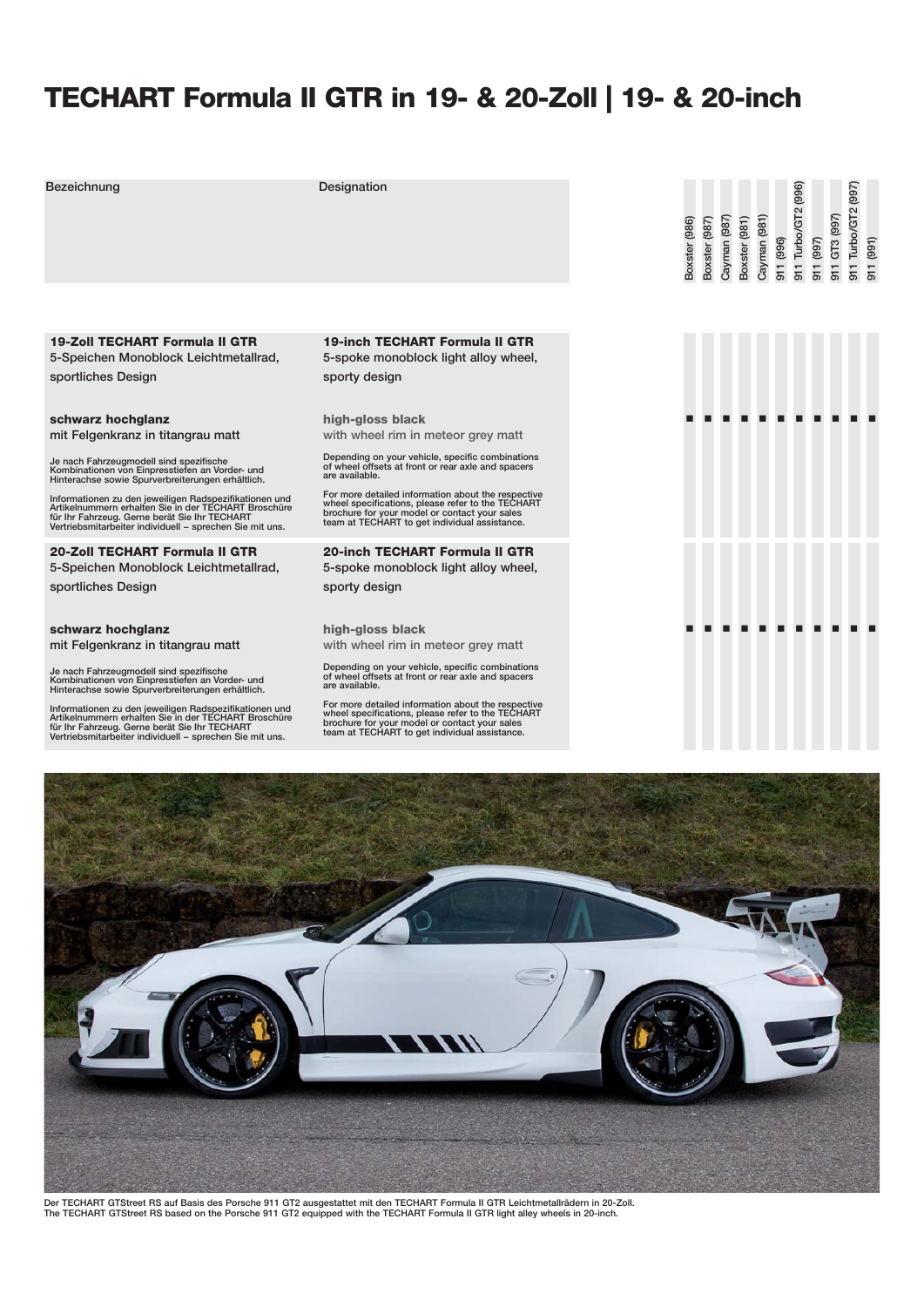## **TECHART Formula II GTR in 22- & 23-Zoll | 22- & 23-inch**



**TECHART Formula II GTR in 22-Zoll auf dem TECHART MAGNUM auf Basis Porsche Cayenne Turbo TECHART Formula II GTR in 22-inch at the TECHART MAGNUM based on the Porsche Cayenne Turbo**

**Bezeichnung Designation**

**22-Zoll TECHART Formula II GTR 5-Speichen Monoblock Leichtmetallrad, sportliches Design**

**schwarz hochglanz mit Felgenkranz in titangrau matt**

**Je nach Fahrzeugmodell sind spezifische Kombinationen von Einpresstiefen an Vorder- und Hinterachse sowie Spurverbreiterungen erhältlich.**

Informationen zu den jeweiligen Radspezifikationen und<br>Artikelnummern erhalten Sie in der TECHART Broschüre<br>für Ihr Fahrzeug. Gerne berät Sie Ihr TECHART<br>Vertriebsmitarbeiter individuell – sprechen Sie mit uns.

**23-Zoll TECHART Formula II GTR 5-Speichen Monoblock Leichtmetallrad, sportliches Design**

#### **schwarz hochglanz mit Felgenkranz in titangrau matt**

**Je nach Fahrzeugmodell sind spezifische Kombinationen von Einpresstiefen an Vorder- und Hinterachse sowie Spurverbreiterungen erhältlich.**

Informationen zu den jeweiligen Radspezifikationen und<br>Artikelnummern erhalten Sie in der TECHART Broschüre<br>für Ihr Fahrzeug. Gerne berät Sie Ihr TECHART<br>Vertriebsmitarbeiter individuell – sprechen Sie mit uns.

#### **22-inch TECHART Formula II GTR 5-spoke monoblock light alloy wheel, sporty design**

00 0

**Panamera (970) Cayenne (948 + 955) Cayenne (958)**

Cayenne (948 + 955) Panamera (970)

Cayenne (958)

00

**high-gloss black with wheel rim in meteor grey matt**

**Depending on your vehicle, specific combinations of wheel offsets at front or rear axle and spacers are available.**

**For more detailed information about the respective wheel specifications, please refer to the TECHART brochure for your model or contact your sales team at TECHART to get individual assistance.**

**23-inch TECHART Formula II GTR 5-spoke monoblock light alloy wheel, sporty design**

**high-gloss black**

**with wheel rim in meteor grey matt**

**Depending on your vehicle, specific combinations of wheel offsets at front or rear axle and spacers are available.**

**For more detailed information about the respective wheel specifications, please refer to the TECHART brochure for your model or contact your sales team at TECHART to get individual assistance.**